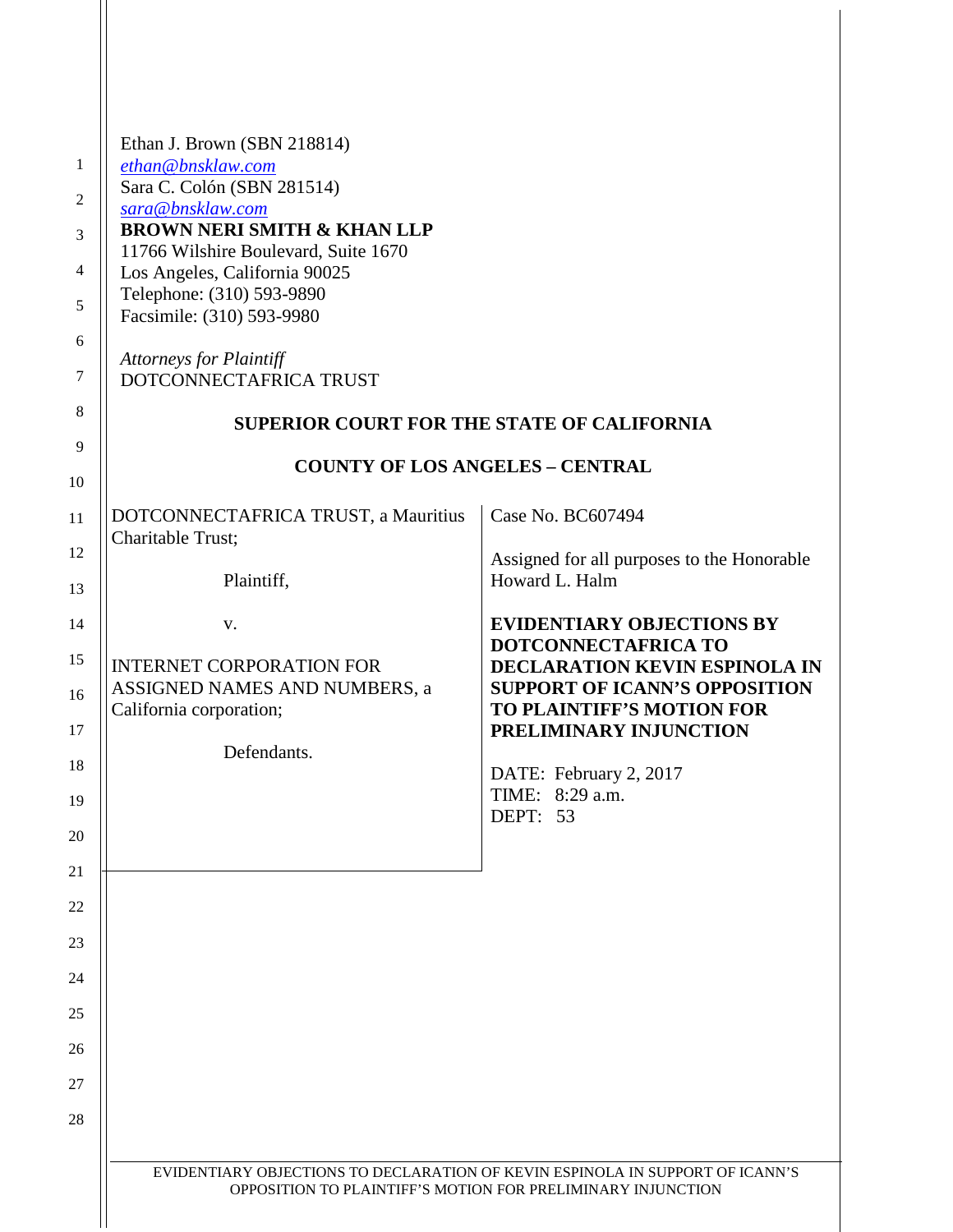## **Evidentiary Objections to Declaration of Kevin Espinola**

1

| <b>Kevin Espinola Declaration ¶</b>                                                                                                                                                                                                                                                                                                                                                                                                                                                                                                                                                                                                                                                                                                                                                                                                                                                                                                                                                                                                                                                    | <b>DCA Objection</b>                                                                                                                                                                                                                                                                                                                                                                                        | <b>Sustained</b> | <b>Overruled</b> |
|----------------------------------------------------------------------------------------------------------------------------------------------------------------------------------------------------------------------------------------------------------------------------------------------------------------------------------------------------------------------------------------------------------------------------------------------------------------------------------------------------------------------------------------------------------------------------------------------------------------------------------------------------------------------------------------------------------------------------------------------------------------------------------------------------------------------------------------------------------------------------------------------------------------------------------------------------------------------------------------------------------------------------------------------------------------------------------------|-------------------------------------------------------------------------------------------------------------------------------------------------------------------------------------------------------------------------------------------------------------------------------------------------------------------------------------------------------------------------------------------------------------|------------------|------------------|
| <b>12: ICANN</b> and its community<br>developed the New gTLD Applicant<br>Guidebook ("Guidebook") as part of a<br>years-long, bottom-up multistakeholder<br>process during which numerous<br>versions were published by ICANN for<br>public comment and revised, in part<br>based on comments received. In total,<br>six versions of the Guidebook were<br>published for public comment.<br><b>Kevin Espinola Declaration ¶</b><br>$\P$ 3: In the April 15, 2011 version of<br>the Guidebook ("April 2011<br>Guidebook"), language was added to<br>Section 6 of Module 6 of the<br>Guidebook ("Covenant Not to Sue")<br>making explicit that: "[an] applicant<br>may utilize any accountability<br>mechanism set forth in ICANN's<br>Bylaws for [the] purposes of<br>challenging any final decision made by<br>ICANN with respect to the<br>application." Attached hereto as<br><b>Exhibit K</b> is a true and correct copy of<br>Module 6 of the April 2011 version of<br>the Guidebook, which was published<br>with a redline, showing changes made<br>from the prior version of the | 1. Lacks foundation<br>(Evid. Code § 403.)<br>2. Lacks personal<br>knowledge (Evid. Code<br>\$702)<br><b>Best Evidence Rule</b><br>3.<br>(Evid. Code § 1520.)<br><b>DCA Objection</b><br>1. Lacks foundation (Evid.<br>Code § 403.)<br>2. Lacks personal<br>knowledge (Evid. Code §<br>702)<br>3. Improper Opinion<br>Testimony (Evid. Code §<br>800-803.)<br>4. Best Evidence Rule<br>(Evid. Code § 1520.) | <b>Sustained</b> | Overruled        |
| Guidebook.                                                                                                                                                                                                                                                                                                                                                                                                                                                                                                                                                                                                                                                                                                                                                                                                                                                                                                                                                                                                                                                                             |                                                                                                                                                                                                                                                                                                                                                                                                             |                  |                  |
| <b>Kevin Espinola Declaration ¶</b>                                                                                                                                                                                                                                                                                                                                                                                                                                                                                                                                                                                                                                                                                                                                                                                                                                                                                                                                                                                                                                                    | <b>DCA Objection</b>                                                                                                                                                                                                                                                                                                                                                                                        | <b>Sustained</b> | Overruled        |
| <b>14:</b> As ICANN has stated publicly,<br>ICANN is a not-for-profit public<br>benefit corporation and anticipated                                                                                                                                                                                                                                                                                                                                                                                                                                                                                                                                                                                                                                                                                                                                                                                                                                                                                                                                                                    | 1. Lacks foundation (Evid.<br>Code § 403.)<br>2. Lacks personal                                                                                                                                                                                                                                                                                                                                             |                  |                  |
| that, absent a broad waiver and<br>limitation of liability in the<br>Guidebook's terms and conditions, the                                                                                                                                                                                                                                                                                                                                                                                                                                                                                                                                                                                                                                                                                                                                                                                                                                                                                                                                                                             | knowledge (Evid. Code §<br>702)                                                                                                                                                                                                                                                                                                                                                                             |                  |                  |
| over 1,900 applicants could initiate<br>frivolous and costly legal actions in an                                                                                                                                                                                                                                                                                                                                                                                                                                                                                                                                                                                                                                                                                                                                                                                                                                                                                                                                                                                                       | 3. Speculation (Evid. Code)<br>\$702.)                                                                                                                                                                                                                                                                                                                                                                      |                  |                  |
| attempt to challenge legitimate I<br>CANN decisions, which would imperil<br>the successful implementation of the                                                                                                                                                                                                                                                                                                                                                                                                                                                                                                                                                                                                                                                                                                                                                                                                                                                                                                                                                                       | 4. Hearsay (Evid. Code §<br>$1200$ , et seq.)                                                                                                                                                                                                                                                                                                                                                               |                  |                  |

EVIDENTIARY OBJECTIONS TO DECLARATION OF KEVIN ESPINOLA IN SUPPORT OF ICANN'S OPPOSITION TO PLAINTIFF'S MOTION FOR PRELIMINARY INJUNCTION